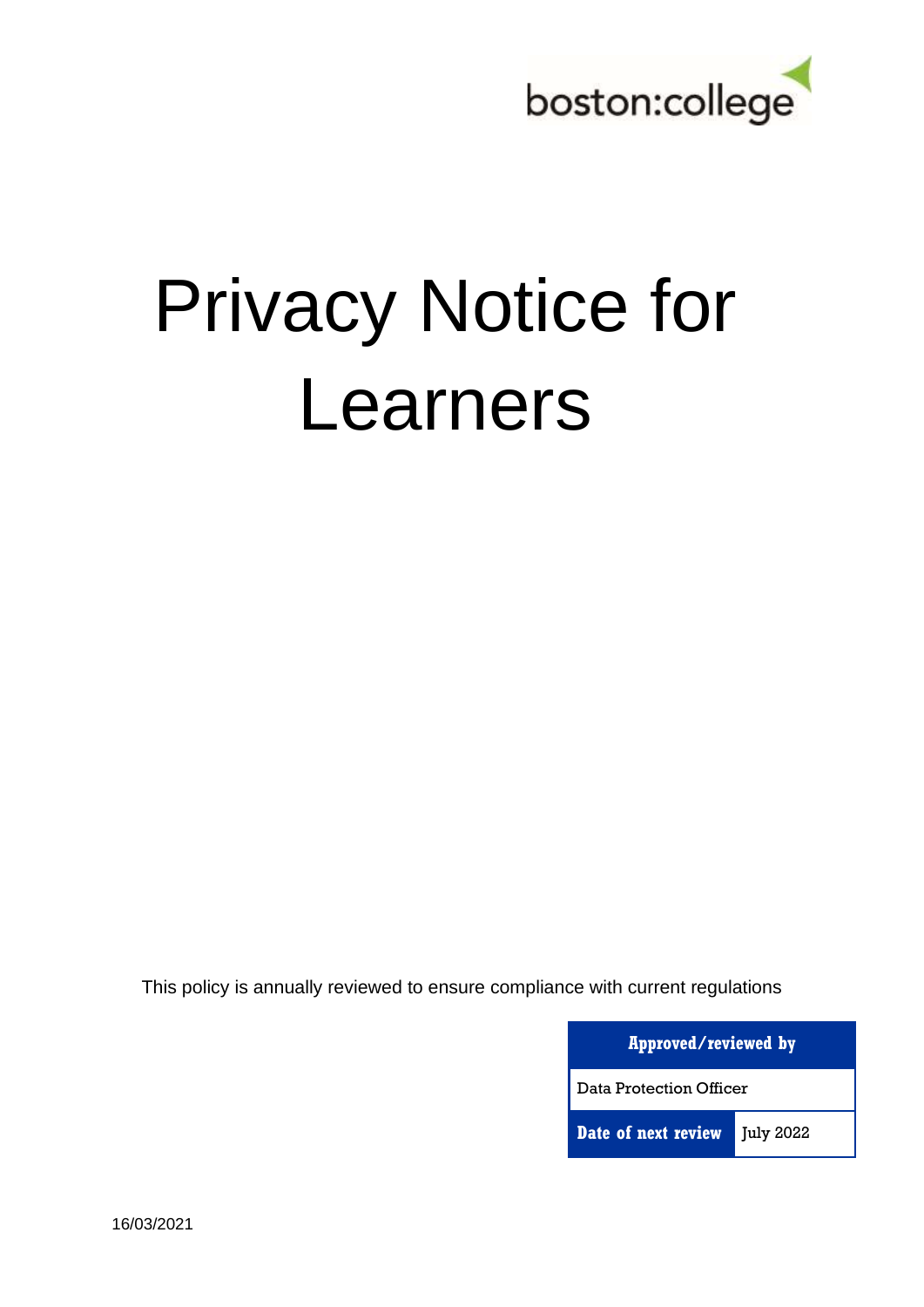

# **Privacy Notice for Learners**

## **Notice about how we use your personal information**

We are the Data Controller of personal information about you. We are: Boston College Our address is: Skirbeck Road, Boston, PE21 6JF.

Our Data Protection Officer is Fiona Wrisberg. If you have any questions about this policy or the ways in which we use your personal information, please contact our Data Protection Officer at [dataprotection@boston.ac.uk](mailto:dataprotection@boston.ac.uk) or by telephone on 01205 365701 ext 3221.

This privacy notice has been prepared in accordance with the General Data Protection Regulation (EU) 2016/679 ("GDPR") and the Data Protection Act 2018.

Which College Department would you like more information about?

# **Admissions**

#### **WHAT WOULD YOU LIKE TO KNOW ABOUT?**

#### *The information that you give us:*

As part of your admission to Boston College we may collect your personal details including: name, address, date of birth, next of kin, email address, first language, work assessment data, dates of attendance, exam/test results, ethnicity, health information, behaviour record, gender, genetic data, special needs details, any social care involvement, criminal disclosure and biometric data (finger print).

#### *The uses made of your personal information:*

We will use your information to manage and administer your education. This will include putting together class lists, sending event invitations, communicating with you, dealing with admissions, putting together reports and registers, checking entry exam results, allocating you to the correct classes for assessments, making arrangements for exams or visits, considering whether to offer places to learners, considering whether special provision or assistance is required for exams and visits and informing other colleges of your attendance dates if you leave.

#### *The legal basis on which we collect and use your personal information:*

Generally, the information is processed as part of our public interest task of providing education to you.

Where that information is special category personal information (e.g. medical information) we will process it because there is a substantial public interest for us to do so.

#### *How long will we keep your personal information?*

Your application form will be held for 3 years, at which point it will be destroyed in line with the College Retention Policy.

#### *How we share your personal information:*

Application data is shared internally with the Learner Services staff and teaching staff. This is to enable the College to ensure that courses are relevant to your career aspirations. Information is collected and shared internally to ensure that the relevant people are aware of your support needs. The College may share your data with external agencies, including Lincolnshire County Council for transport, your current school, as well as other support services as required.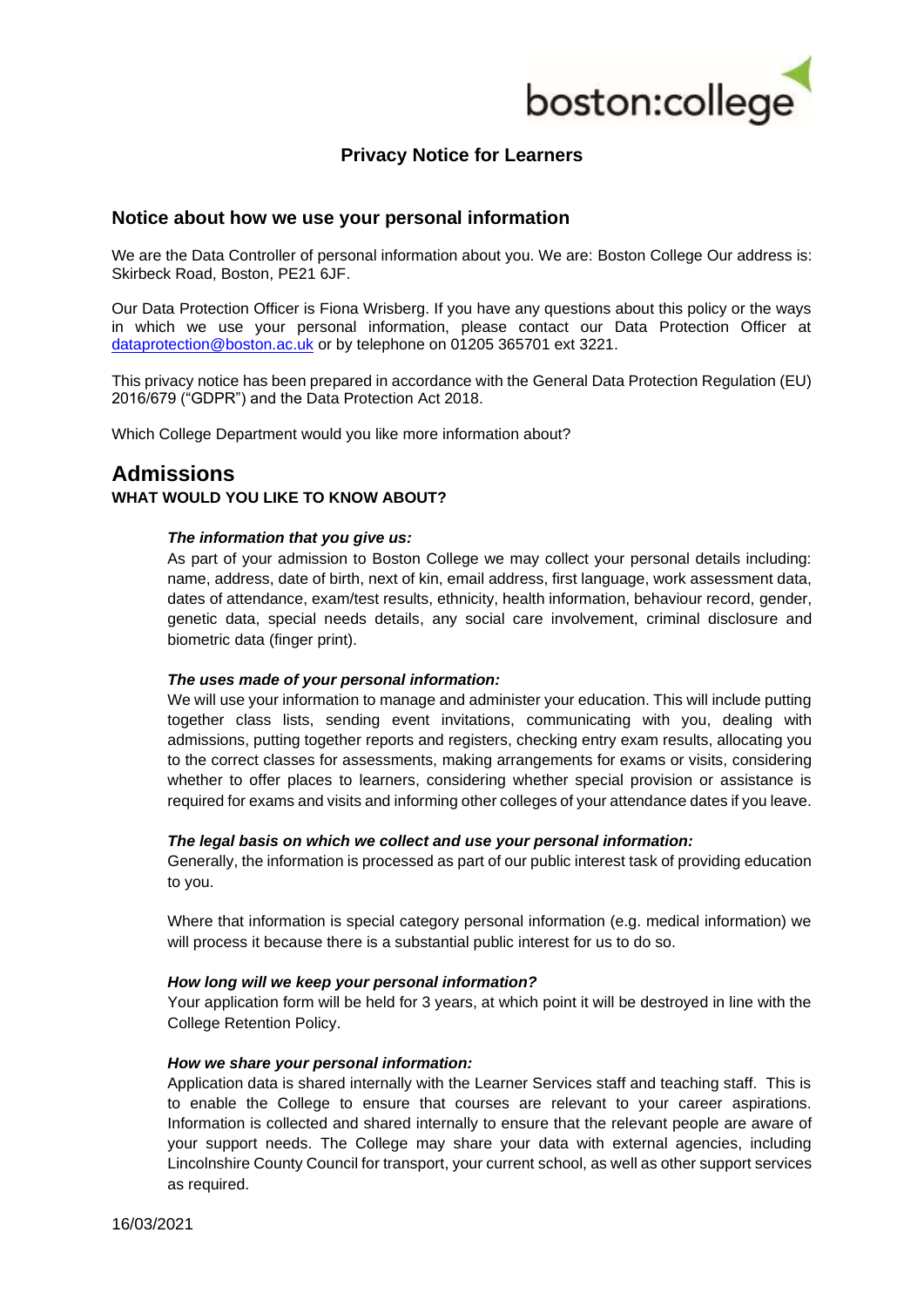

# **Enrolment & Exams WHAT WOULD YOU LIKE TO KNOW ABOUT?**

## *The information that you give us:*

The Enrolment & Exams department will collect your personal and educational details including: your name, address, email address, date of birth, next of kin, telephone number, exam results, attendance, photo, first language, dates of attendance, ethnic origin, residency, nationality, health records/conditions (inc mental health), special needs details and gender, as well as information relating to your fee remission e.g wage slip, benefits etc.

#### *The uses made of your personal information:*

We will use your information to manage and administer your education. This will include information to determine your funding eligibility, enrolment, exam entry, claiming of achievements, course fees, access arrangements, providing letters to confirm attendance.

#### *Basis on which we collect and use your personal information:*

Generally, the information is processed as part of our public interest task of providing education to you.

Where that information is special category personal information (e.g. medical information) we will process it because there is a substantial public interest for us to do so.

### *How long will we keep your personal information?*

Your enrolment data will be held for a minimum of 7 years (or in line with the funding contract); registers and log books will be held for 7 years, and exam results for 3 years, at which point it will be destroyed in line with the College Retention Policy.

#### *How we share your personal information:*

Enrolment and exam data is shared with internal College staff to assist with your education, and is shared externally with the Education and Skills Funding Agency, awarding organisations and examining bodies, Office for Students if you are studying a higher education course and Lincolnshire County Council. It may also be necessary for the College to share information with the Police, Courts and Tribunals, health, social and welfare organisations.

# **Finance**

## **WHAT WOULD YOU LIKE TO KNOW ABOUT?**

#### *The information that you give us:*

In order to manage the financial affairs of the College we collect and hold the following information about you: name, address, telephone number, email, funding information, bank details, your financial information for processing bursary applications etc.

#### *The uses made of your personal information:*

We will use your information to ensure your place is appropriately funded, make payments to or receive payment from you, and to invoice you for your course fees.

#### *The legal basis on which we collect and use your personal information:*

Generally, the information is processed as part of our public interest task of providing education to you.

Where that information is special category personal information (e.g. medical information) we will process it because there is a substantial public interest for us to do so.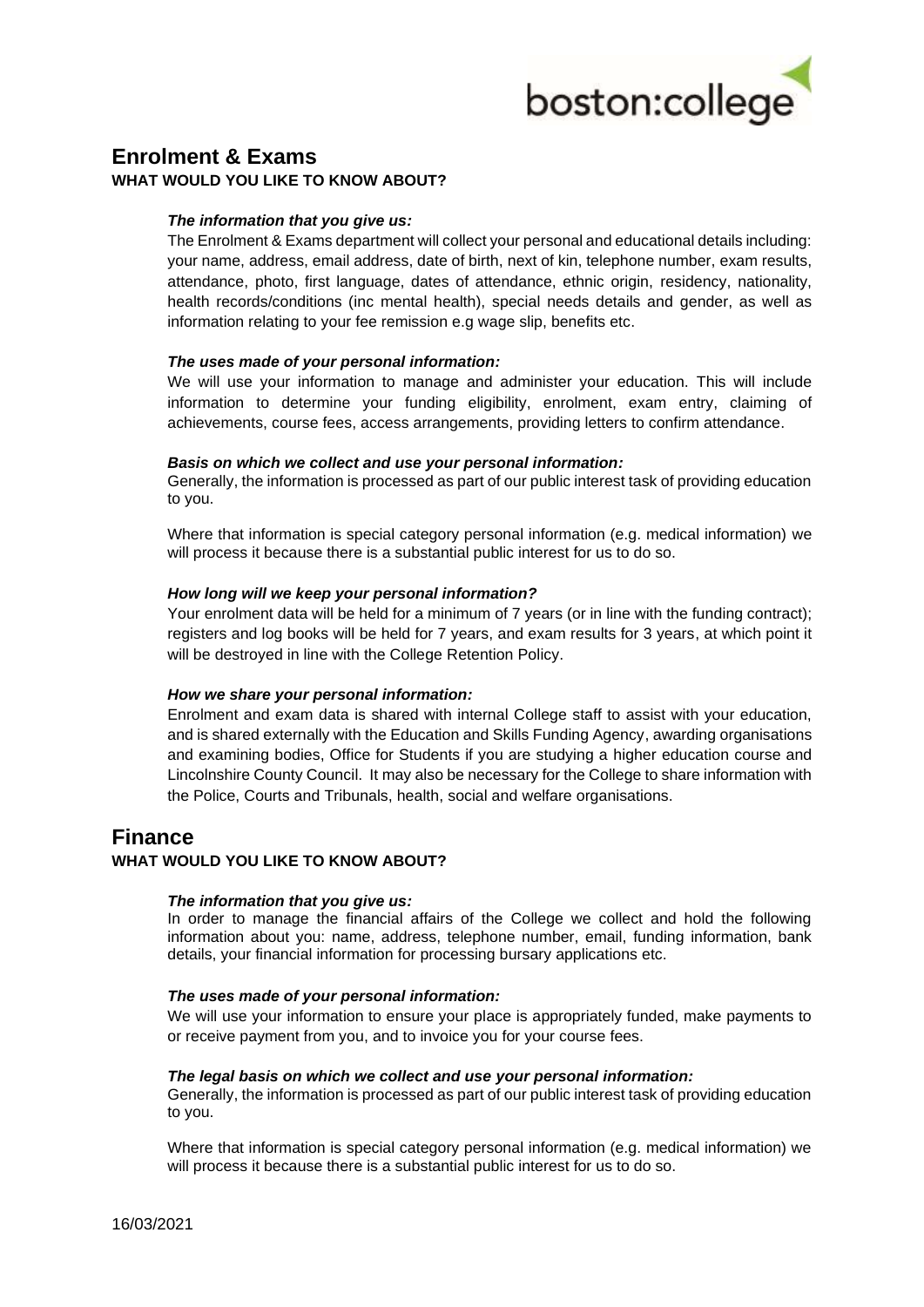

#### *How long will we keep your personal information?*

Your financial data will be held for 6 years, at which point it will be destroyed in line with the College Retention Policy.

#### *How we share your personal information:*

Financial data will be shared with the College auditors and externally with the County Court or Sheriff's Office, if required for debt collection.

# **Teaching**

## **WHAT WOULD YOU LIKE TO KNOW ABOUT?**

#### *The information that you give us:*

As part of the delivery of our courses to you, our staff will collect your coursework or portfolio for marking purposes, as well as data related to attendance, behaviour and progress.

#### *The uses made of your personal information:*

We will use your information for the purposes of teaching you, supporting you on your course and measuring your achievements.

#### *The legal basis on which we collect and use your personal information:*

Generally, the information is processed as part of our public interest task of providing education to you.

#### *How long will we keep your personal information?*

Your course work or portfolio will be held for 12 weeks after certification, at which point it will be available for you to collect in line with the College Retention Policy. The attendance data is held for 7 years then destroyed; behaviour and progress data is archived at the end of your period of study.

#### *How we share your personal information:*

We may share your data with Awarding Organisations to enable us to certificate your qualification and with the Internal and External Verifiers to confirm the quality of your work. If you are aged 18 or under, educational records, (which may include attendance, performance, grades and progression) will be shared with Parents or Guardians. As part of external inspections e.g. OFSTED, we may need to share examples of your coursework and information relating to your progress on your course.

## **Marketing**

#### **WHAT WOULD YOU LIKE TO KNOW ABOUT?**

#### *The information that you give us:*

For marketing purposes we collect: names, telephone number, dates of birth, email addresses, former school information and year group, and on occasions your photograph.

#### *The uses made of your personal information:*

Marketing may use your details to contact you regarding your course, college events and information, or future courses that may be of interest to you. The marketing department may also approach you for photographs whilst studying here. These may be used for the college website, social media, printed material, outdoor media, and digital media including promotional videos, publications and newspapers.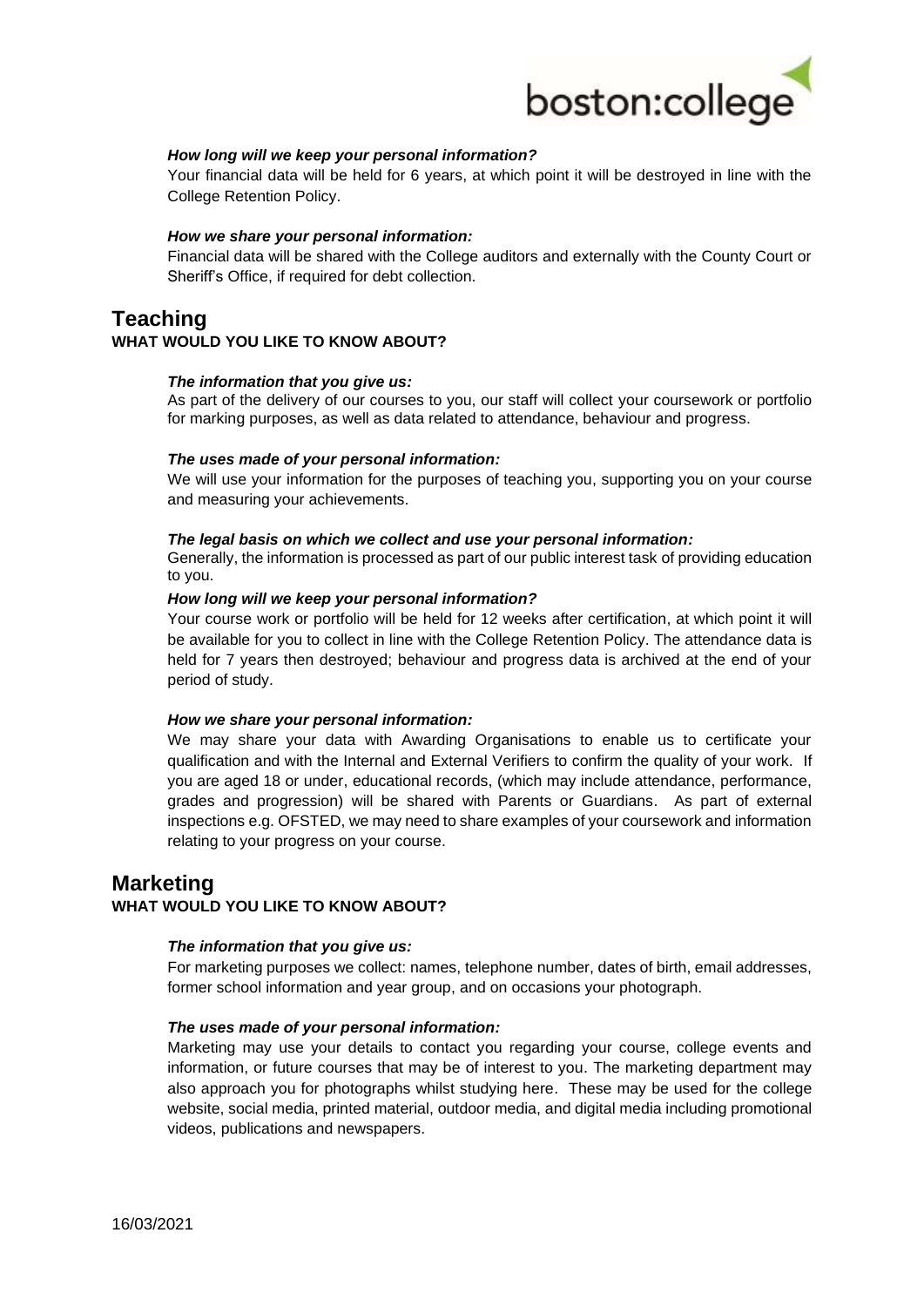

#### *The legal basis on which we collect and use your personal information:*

Where you have previously studied at the College or commenced an application process with us, we will send you information about the courses we provide on the basis of our legitimate business interests. In doing so, we will comply with the requirements of the "soft opt in" and offer you an opportunity to refuse marketing when your details are first collected and in subsequent messages (by clicking unsubscribe in the message).

Any other marketing we carry out will be on the basis of consent.

#### *How long will we keep your personal information?*

Your consent to marketing will be retained for 3 years after completion of your studies, at which time it will be archived in line with the College Retention Policy.

#### *How we share your personal information:*

Marketing data will be shared with internal members of staff at the College to assist with your application and enrolment on to a course. Photographs taken of you whilst studying at College, may be used for the college website, social media, printed material, outdoor Media, digital media including promotional videos, publications and newspapers.

## **General Information**

*How we transfer your personal information outside Europe:*

We do not store or transfer your personal data outside Europe.

#### *How will we monitor your use of the College's computers?*

We monitor how you use the College's equipment and computers and what websites you go on when you are browsing the internet at College. This is because we have legal obligations to protect you and we also have a legitimate interest in making sure you are using our computer equipment correctly and that you are not looking at any inappropriate content.

If you want to browse the internet privately, you will need to use your own devices which are not linked to the College's network or internet connection.

#### *Your rights over your personal information:*

You have a number of rights over your personal information, which are:

- the right to make a complaint to the Information Commissioner's Office (ICO) if you are unhappy about the way your personal data is being used – please refer to the ICO's website for further information about this [\(https://ico.org.uk/\)](https://ico.org.uk/)
- the right to ask us what personal information about you we are holding and to have access to a copy of your personal information
- the right to ask us to correct any errors in your personal information
- the right, in certain circumstances (such as where our use of your personal information is based on your consent and we have no other legal basis to use your personal information) to ask us to delete your personal information
- the right, in certain circumstances (such as where we no longer need your personal information) to request that we restrict the use that we are making of your personal information